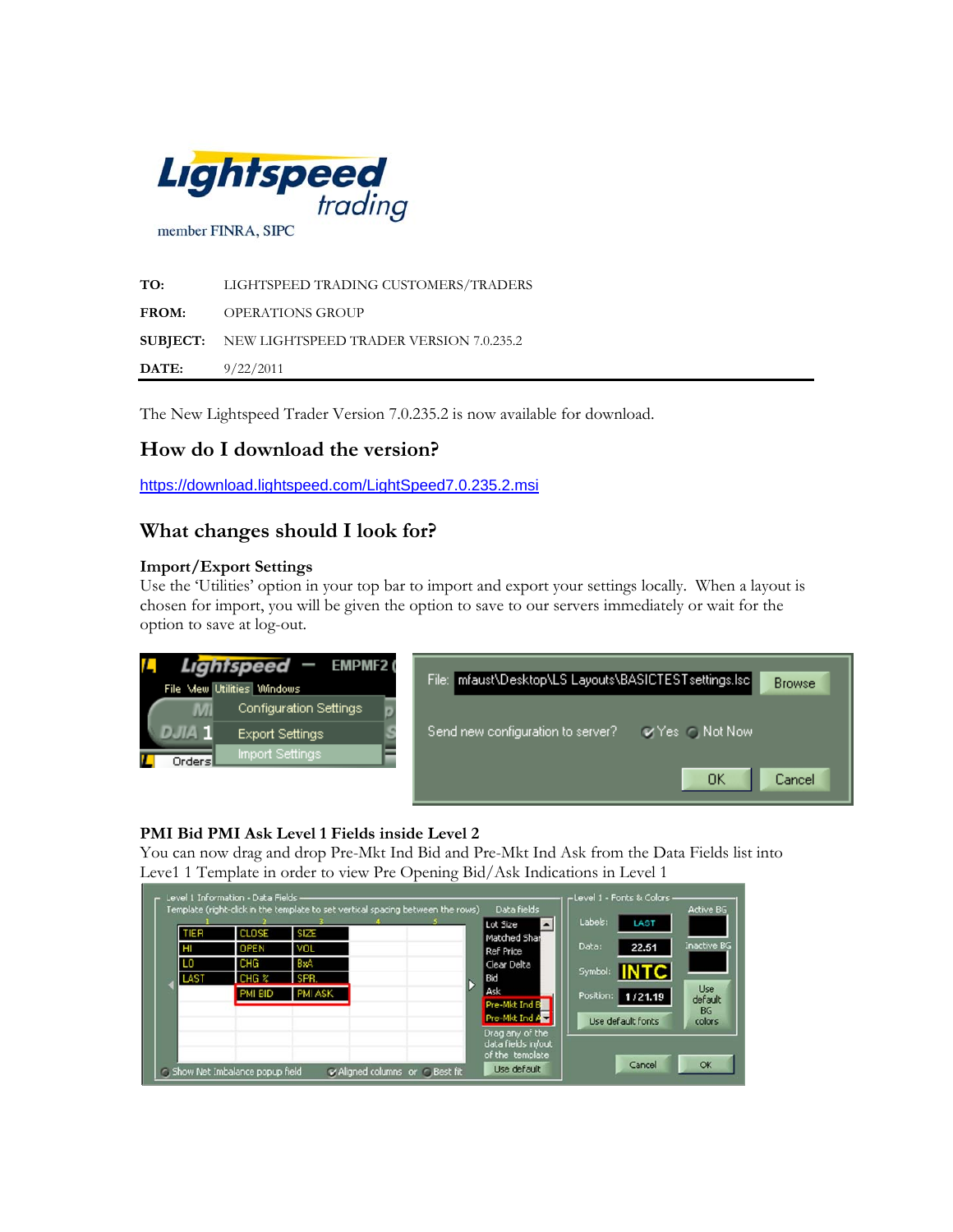### **Symbol Translation in General Link**

From the Configuration Settings $\rightarrow$ Linking tab, you can now setup symbol translations for 3rd party applications that are linked to Lightspeed.

| Linking | <b>MM Boxes</b>                                                                                                                                                                                                                                                                                                                                        | <b>Reserve</b> | Risers & Fallers Super Smart Smart Orders |  |  | <b>Tier Sizes</b> | <b>Trading</b> | <b>Windows</b> |  |  |
|---------|--------------------------------------------------------------------------------------------------------------------------------------------------------------------------------------------------------------------------------------------------------------------------------------------------------------------------------------------------------|----------------|-------------------------------------------|--|--|-------------------|----------------|----------------|--|--|
| General |                                                                                                                                                                                                                                                                                                                                                        |                |                                           |  |  |                   |                |                |  |  |
|         | V Enable Linking To<br>Link to Focus<br>Symbol<br>Add a Link<br>Plemove<br><b>Transformation</b><br><b>Translate Rule</b><br>Add/Edit Rule(s)<br><b>Translate Rule</b><br><b>Existing Links</b><br>From Char(s)<br>To Char(s)<br>From Chargo   To Chargo<br>D<br>p<br>ı<br>'Before' symbol<br><b>ABCD<sub>p</sub>A</b><br>$ABCD - A$<br>'After' symbol |                |                                           |  |  |                   |                |                |  |  |
|         |                                                                                                                                                                                                                                                                                                                                                        |                |                                           |  |  |                   | <b>OK</b>      | Cancel         |  |  |

For example, in Lightspeed we use a "p" to designate a preferred stock. A 3rd party application that a trader may link to Lightspeed may use a "-" to designate preferred class stock. By creating a translate rule From "p" to "-" (as shown in the example right) you can send the correct symbology to the 3<sup>rd</sup> party application from Lightspeed.



# **Time and Sales Filtering**

Updated list of Markets for time and sales filtering.

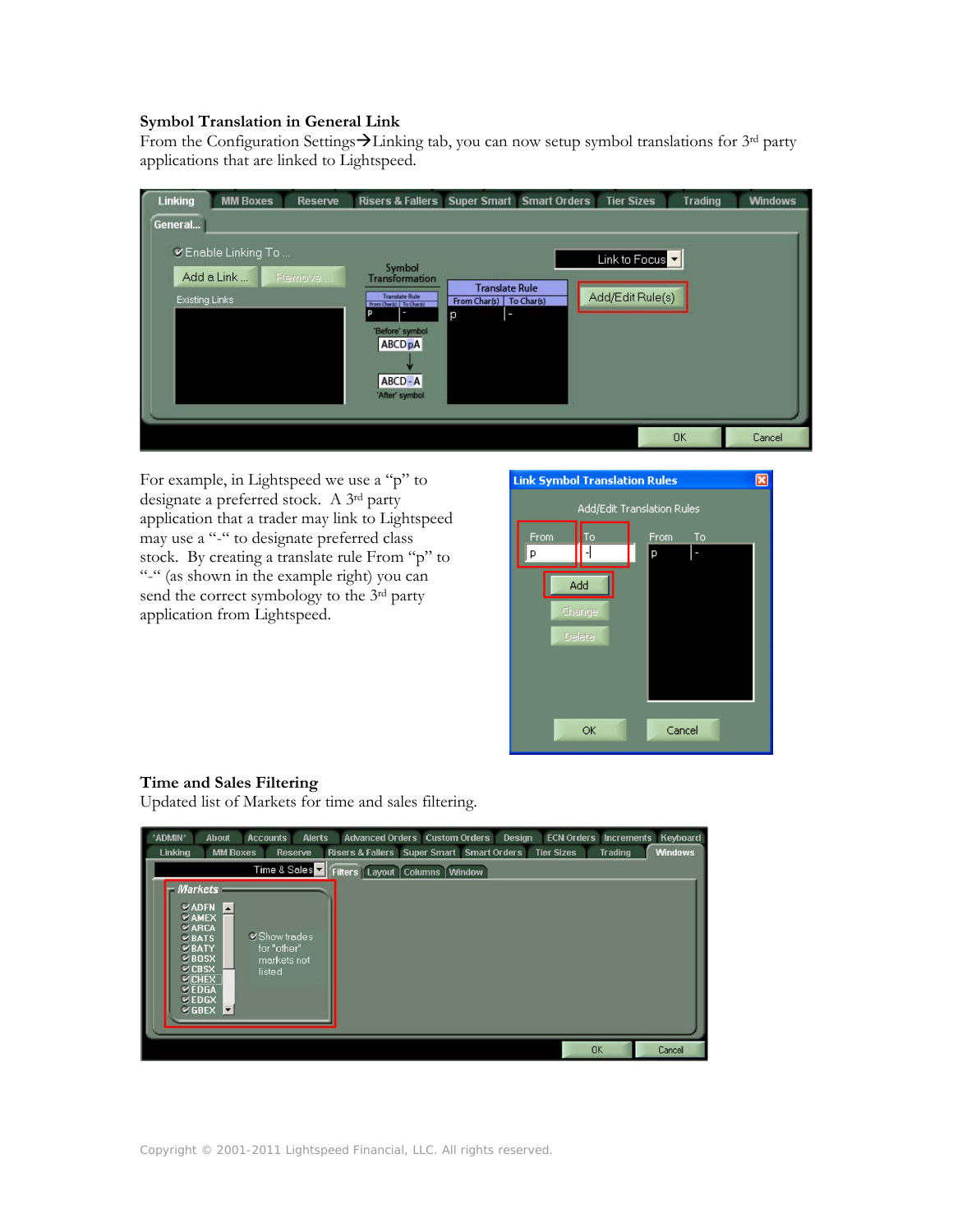## **Price Differential Lines in the Level 2**

Under Configuration Settings $\rightarrow$ MM Boxes $\rightarrow$ Price Levels subtab, you can configure a line to show up in Level2 when there is a specified price differential. For example, If you have the price differential amount set to .03 and the line color set to green (as shown below), a green line will show up in Level2 whenever the price level differential is .03 or higher. You can also choose to show a line for each occurrence by checking the appropriate setting.



# **Pending Orders Count in L2**

Lightspeed displays the number of pending orders for the typed up stock in Level 2 in the top right hand corner of the Quotes2 window. As seen in the illustration below, there are 2 pending orders on the market in SPY and you can see how it is displayed as "Pend: 2"

| Orders                 |               |                     |                         |                               |                     |     | $C = X$                |
|------------------------|---------------|---------------------|-------------------------|-------------------------------|---------------------|-----|------------------------|
| <b>Time</b>            | <b>Symbol</b> | Quantity            | <b>Exec/Order Price</b> |                               | Side                |     | TIF                    |
| 16:10:40               | <b>SPY</b>    | 0/200               | 116.01/116.01           |                               | <b>BUY</b>          | DAY |                        |
| .6:10:46               | SPY           | 07200               | 115.93/115.93           |                               | BUY                 | DAY |                        |
|                        |               |                     |                         |                               |                     |     |                        |
| SPDR S&P 500           |               |                     |                         |                               |                     |     |                        |
|                        |               |                     |                         |                               |                     |     | Pend: $2 \frac{48}{3}$ |
| TIER NY2               |               | CLOSE 119.04        |                         | <b>SIZE</b>                   | 500                 |     |                        |
| 119.05<br>115.28<br>LΩ |               | OPEN<br>CHG<br>2.80 | 117.68                  | VOL<br><b>B</b> <sub>XA</sub> | 357,196.7<br>36x182 |     |                        |
| <b>LAST 116.24</b>     |               | CHG <sub>%</sub>    | $-2.35%$                | SPR.                          | 0.01                |     |                        |
|                        |               | PMI BID             |                         | <b>PMI ASK</b>                |                     |     |                        |
| 30 arca                |               | 116.24              | 63 arca                 |                               | $116.25$ $Z$ 116.24 |     |                        |